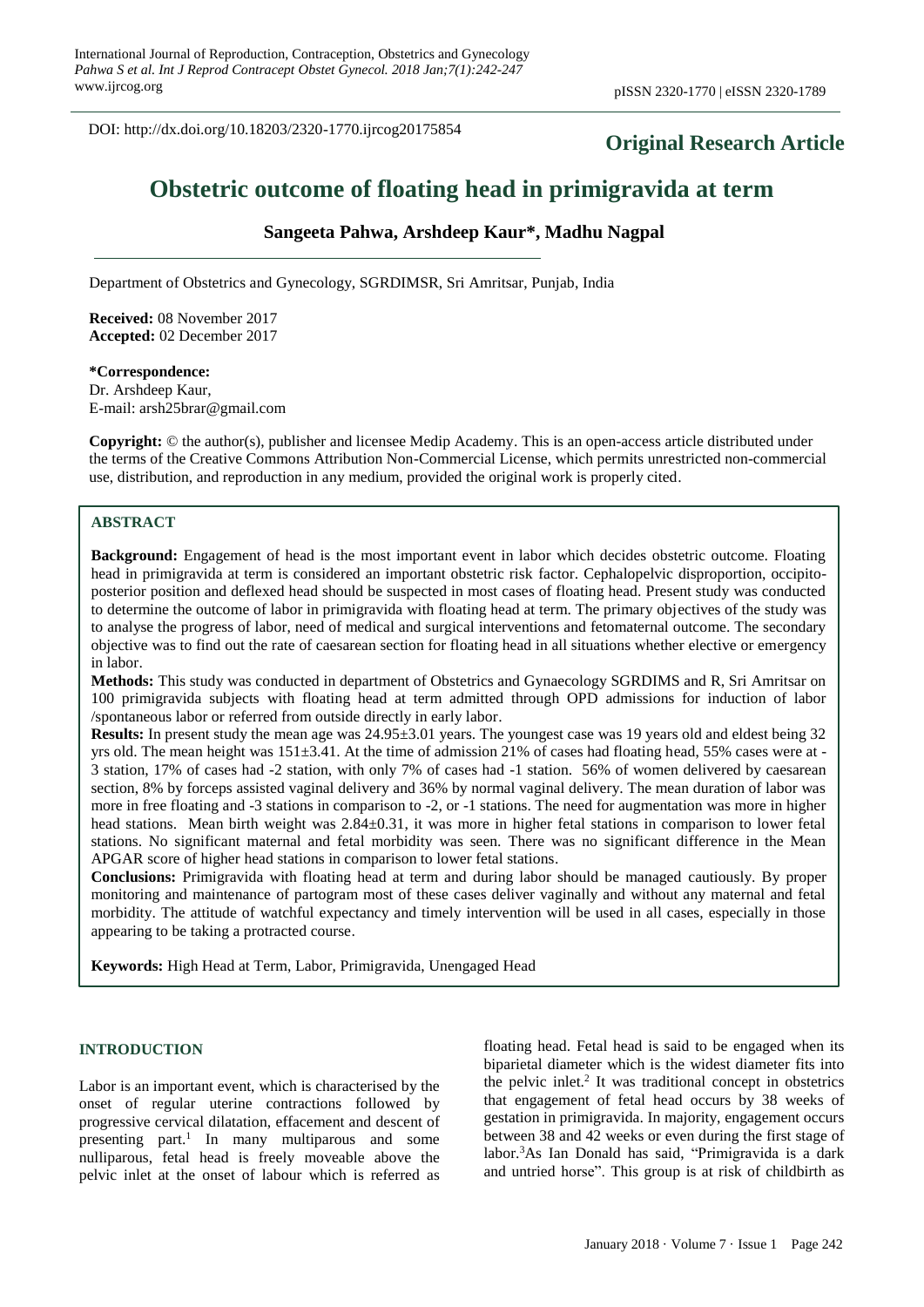their capacity for child bearing has never been put to the test and their potential for child bearing is determined by the outcome of first labor.<sup>2</sup> Hence, if first pregnancy results in normal healthy child, patient is mentally better prepared for subsequent pregnancy. In the last two decades, the rising rate of LSCS is under critical review. One of the main reasons of this escalation is direct LSCS of primigravidas with non-engaged fetal head at term, which is a frequently encountered finding in obstetric practice.

Most of obstetricians take pessimistic attitude towards normal vaginal delivery, if fetal head is not engaged at the onset of labor because in an approximately 50% of primigravida, engagement of fetal head occur between 38-42 weeks, but in many primigravida engagement of fetal head occurs in an active stage of labor.<sup>4</sup>These cases need fair normal vaginal delivery trial with partographic management of labor and timely interventions so that caesarean rates among these patients can be wisely reduced.<sup>3</sup>

Labor is generally prolonged with a high head so augmentation of labor is done to treat delayed labor when uterine contractions are assessed to be insufficiently strong or inappropriately coordinated to dilate the cervix.<sup>5</sup> Aim is to shorten labor in order to prevent complications which may occur due to undue prolongation, and to avert caesarean section.6,7 Thus there is no significant increase in the incidence of fetal or maternal mortality and morbidity if it is judiciously managed. Thus, primigravida with unengaged fetal head at onset of labour may deliver vaginally if they are given fair trial of labor with watchful expectancy, there might be slight increase in the duration of labour but an unengaged felt head in early labour should not by itself be an indication for early delivery by caesarean section. <sup>8</sup>

Aim of the study was to find out proportion of primigravida who underwent spontaneous engagement out of total with floating head at term and to study the maternal outcome of pregnancy with floating head and to optimise surgical intervention in order to minimise neonatal morbidity in terms of apgar score, meconium stained liquor and birth weight.

## **METHODS**

This study was conducted in Department of Obstetrics and Gynaecology SGRDIMSandR, Sri Amritsar on 100 primigravida subjects with floating head at term admitted through OPD admissions for induction of labor /spontaneous labor or referred from outside directly in early labor.

## *Inclusion criteria*

- Primigravida with floating head at term (37-41) weeks of gestation.
- Cephalic presentation
- Viable fetus
- Intact membranes

## *Exclusion criteria*

- Multigravida
- Primigravida with medical complications like Diabetes mellitus and Hypertension etc or any other obstetrical complications.
- Contraindications for vaginal delivery such as placenta praevia, congenital malformations or any other space occupying lesions of the fetus.
- Fetal distress on admission.
- Patient with previous uterine surgery, severe IUGR (Intrauterine growth restriction) or any other skeletal deformity.

Detailed history specially, regarding the parity, gestational age and duration of pregnancy was recorded in the pre-decided questionnaire. General physical examination and systemic examination was done.

Obstetrical abdominal examination was done for fundal height, lie, presentation, engagement, amount of liquor, estimated fetal weight, palpable uterine contractions and fetal heart rate.

Ultrasound was done to assess the expected date of delivery, with correlation to gestational age, to exclude any intra-uterine growth restriction, fetal weight, placental site and amniotic fluid index and to rule out any fetal anomalies

Engagement of the head was defined on the basis of Second Pawlik's grip and Crichton's fifth's formula.

Vaginal examination was done for the assessment of Bishop's score.

Pelvic assessment was done by Muller Munro Kerr maneuver to check the adequacy of the pelvis. Diagonal conjugate was accurately measured to rule out any cephalo pelvic disproportion.

All relevant and routine investigations were sent.

## *Crichton's Trans-abdominal Method (Criteria for engagement)*

- With the head  $5/5$  to  $3/5$  above the brim, the head was not engaged in the pelvis.
- At  $2/5$ ,  $1/5$  and  $0/5$  palpable, the head was engaged.<sup>9</sup>

## *Pawlik's grip*

A gentle grip with thumb and fingers placed on the area over the symphysis pubis to determine what part of the fetal head was lying over the pelvic inlet and the amount of that presenting part that was palpable abdominally. If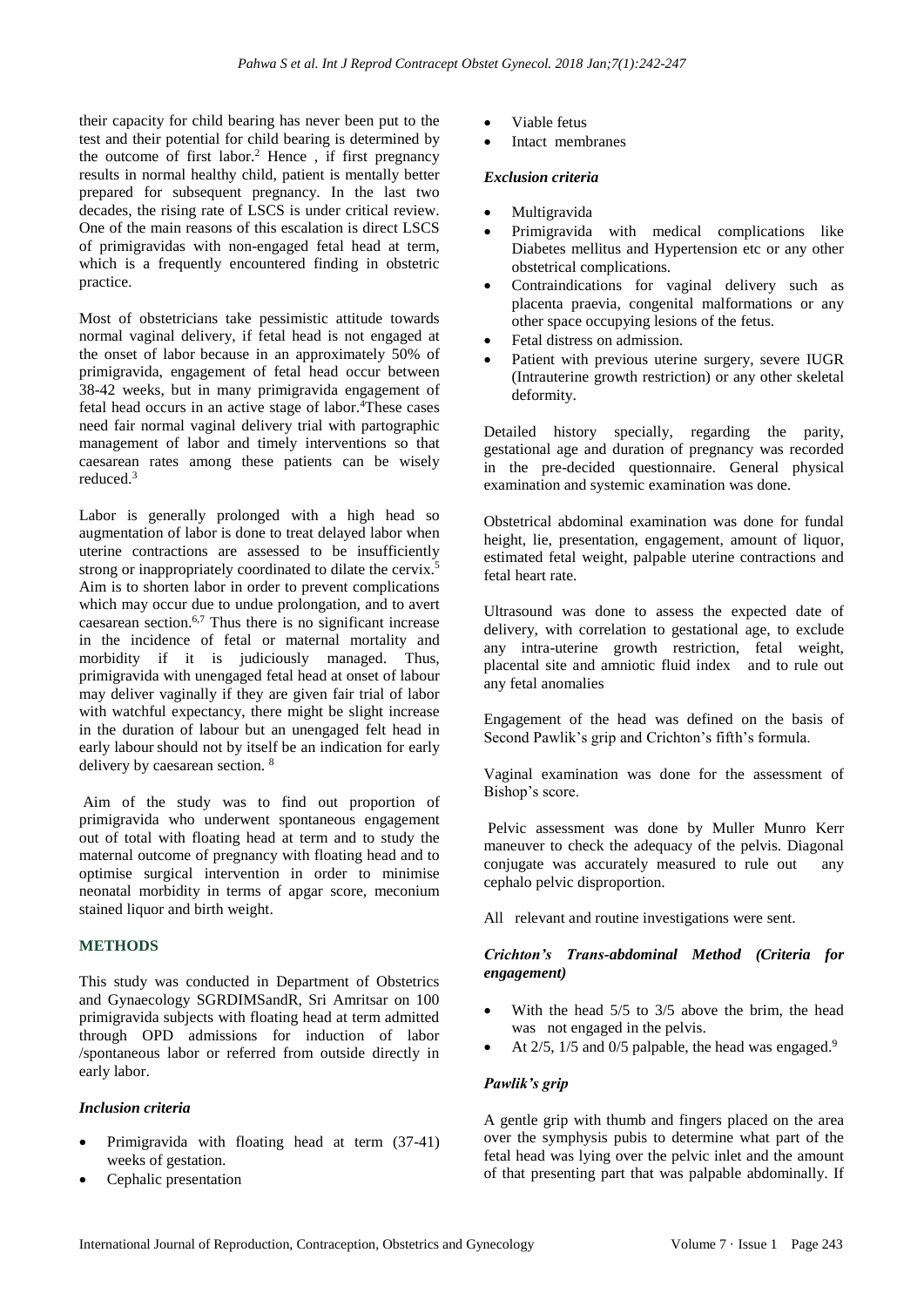head was not engaged then it could be easily grasped and moved from side to side.

Induction of labor was done with Tablet Misoprostol (given per vaginally) on the basis of bishop's score, who so ever required. Oxytocin was used to augment the patients in need. The dose of oxytocin was titrated as per requirement. Fetal heart rate was monitored as per protocol. In few cases artificial rupture of membranes was done to augment the labour and to rule out meconium staining of liquor. All interventions - medical or surgical were recorded and documented.

## *Non progress of labor*

It was defined when the cervical dilation was less than 1cm/hr or there was no cervical dilation in period of two hour or there was no cervical descent in period of one hour or rate of descent was less than 1cm/hr, or, this was taken into account once the patient entered the active phase of labor (cervical dilation of atleast 3 cm). Non progress was defined when there was no change in the head position, or when head position initially changed but further progress haulted.

Maternal complications in terms of Post partum haemorrhage, cervical tear, perineal tear was noted and managed actively. Weight of all the newborns was measured and recorded, APGAR scoring was done at 1min and 5 min. Partographic recording was done, and once the patients graph crossed the action line then immediate intervention in form of instrumental delivery or caesarean section was done as per the requirement. Total duration of each stage of labor was recorded and mean duration of labor was calculated but duration of labor in patients who delivered by caesarean section was not taken into account. Active management of third stage of labor was done as per the protocols.

#### **RESULTS**

This study was conducted on the 100 primigravida subjects fulfilling the above mentioned criteria. Out of 100 primigravida women, 38% of women in an age group of  $(26-30)$  yrs, 34 % in age group of  $(23-25Yrs)$ , with minimum age of 19 yrs and maximum age of 32 yrs (Table 1).

**Table 1: Distribution of cases according to age group.**

| Age group (years) | No. of cases |
|-------------------|--------------|
| $19-22$           | 23           |
| $23 - 25$         | 34           |
| $26 - 30$         | 38           |
| >30               |              |
| Total             | 100          |

Distribution of cases according the gestational age (weeks) with 61% at 40 weeks, 23% at 39 weeks, 9% at 38 weeks, 5 % at 41 weeks and 2 % at 37 weeks of gestation (Table 2).

|  | Table 2: Distribution of cases according to the |  |
|--|-------------------------------------------------|--|
|  | gestational age at the time of admission.       |  |

| <b>Gestational age (weeks)</b> | <b>No. of cases</b> |
|--------------------------------|---------------------|
| 37                             |                     |
| 38                             |                     |
| 39                             | 23                  |
| 40                             | 61                  |
| 41                             |                     |
| Total cases                    |                     |

Regarding the distribution of cases according the station of fetal head at the time of admission, with 55% at -3 station, 21% free floating head, 17% at -2 station and only 7% at -1 station (Table 3).

## **Table 3: Distribution of cases according to station of fetal head at the time of admission.**

| <b>Station of fetal head at the</b><br>time of admission | No. of cases |
|----------------------------------------------------------|--------------|
| Free floating                                            | 21           |
| $-3$                                                     | 55           |
| $-2$                                                     | 17           |
|                                                          |              |
| Total                                                    |              |

Distribution of cases according to the mode of delivery with caesarean section in 56%, normal vaginal delivery in 36% and forceps assisted vaginal delivery in 8% (Table 4).

## **Table 4: Distribution of cases according to the mode of delivery.**

| <b>Mode of delivery</b>           | No. of cases |
|-----------------------------------|--------------|
| Cesarean section                  | 56           |
| Forceps assisted vaginal delivery | x            |
| Normal vaginal delivery           | 36           |
| Total                             | 100          |

Out of 100 cases, in 86% of cases there was spontaneous onset of labor, while induction was done in 14% of cases with prostaglandins. 93.2% (69) cases spontaneous engaged occurred (Table 5).

#### **Table 5: Induction of labor and outcome.**

| <b>Onset of</b><br>labor         | <b>Outcome in terms of engagement</b><br>of fetal head |             |              |  |  |
|----------------------------------|--------------------------------------------------------|-------------|--------------|--|--|
|                                  | <b>Engagement</b><br><b>Unengaged</b>                  |             | <b>Total</b> |  |  |
| Spontaneous<br>onset of labor    | 69 (93.2%)                                             | (6.75%)     | 86           |  |  |
| Induction with<br>prostaglandins | 5(6.75%)                                               | $9(34.6\%)$ | 14           |  |  |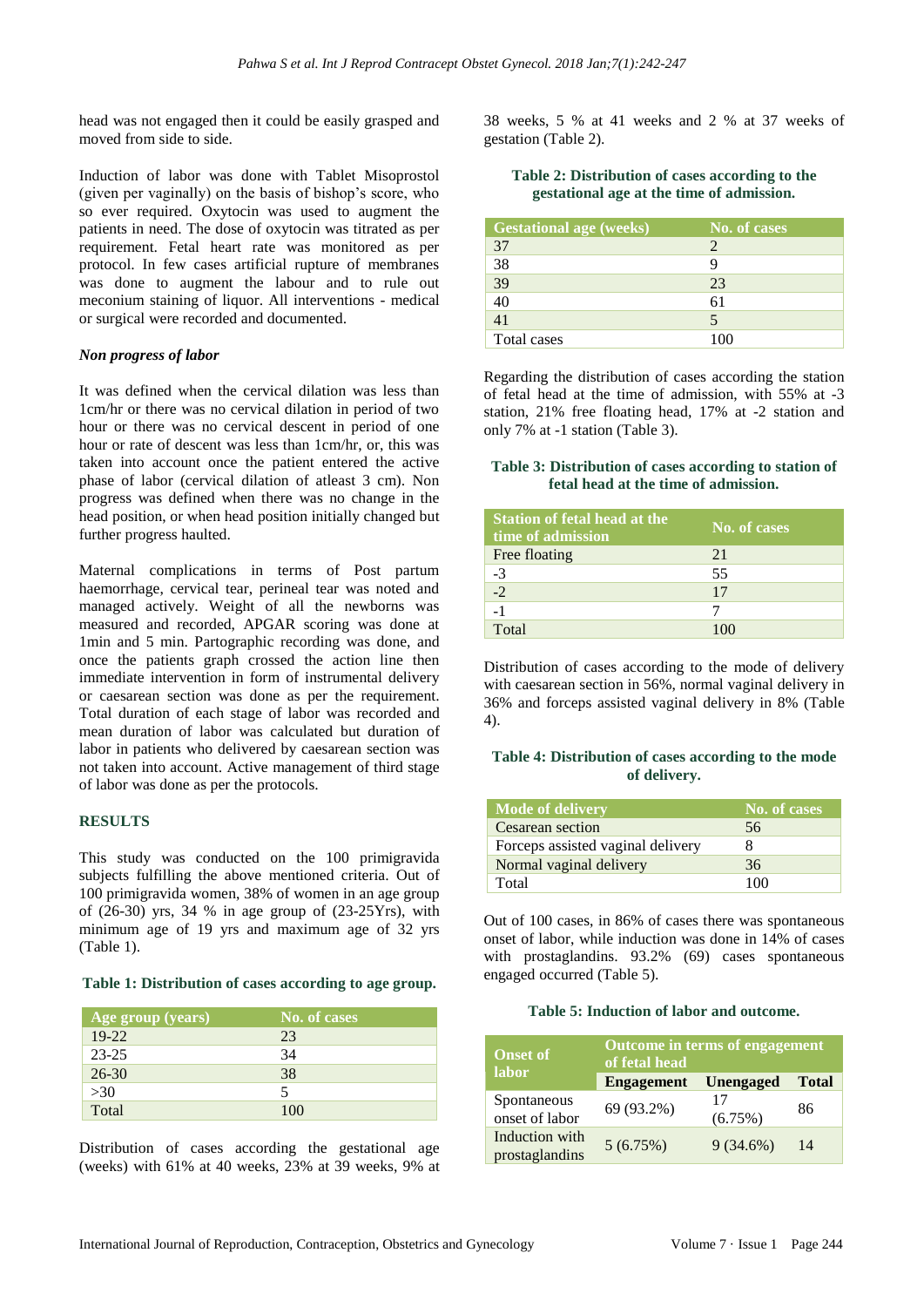Outcome of labor in terms station of fetal head, with 85.7% (18) of women with floating head underwent caesarean section, while 63.6% (35) of women in -3

station delivered by forceps assisted vaginal delivery and maximum number of cases with station -1 and -2 delivered by normal vaginal delivery (Table 6).

#### **Table 6: Mode of delivery according to the station of fetal head at the time of admission.**

| <b>Mode of delivery</b>                            |                                                                     |               |                                                    |               |                                     |               |              |
|----------------------------------------------------|---------------------------------------------------------------------|---------------|----------------------------------------------------|---------------|-------------------------------------|---------------|--------------|
| at the time of<br>admission                        | <b>Station of fetal head</b><br>Normal vaginal delivery<br>$(n-36)$ |               | <b>Forceps assited vaginal</b><br>delivery $(n-8)$ |               | <b>Cesarean section</b><br>$(n-56)$ |               | <b>Total</b> |
|                                                    | (n)                                                                 | $\frac{0}{0}$ | (n)                                                | $\frac{0}{0}$ | (n)                                 | $\frac{6}{9}$ |              |
| Free floating                                      |                                                                     | $\Omega$      |                                                    | 14.28         | 18                                  | 85.7          | 21           |
| $-3$                                               | 15                                                                  | 27.3          |                                                    | 9.1           | 35                                  | 63.6          | 55           |
| $-2$                                               | 15                                                                  | 88.2          |                                                    |               |                                     | 11.1          | 17           |
| - 1                                                |                                                                     | 85.7          |                                                    |               |                                     | 14.3          |              |
| Total                                              | 36                                                                  |               |                                                    |               | 56                                  |               | 100          |
| $X2 = 55.67$ ; df =8; p <0.001; highly significant |                                                                     |               |                                                    |               |                                     |               |              |

#### **Table 7: Distribution of cases according to indications of caesarean section**

| <b>Station of head at the time</b> | Indication of LSCS V/S station of head during labor |             |            |              |                    |
|------------------------------------|-----------------------------------------------------|-------------|------------|--------------|--------------------|
| of admission                       | $DTA(n-2)$                                          | $FD(n-22)$  | $FOI(n-7)$ | $NPOL(n-25)$ |                    |
| Free floating                      | $1(4.8\%)$                                          | $5(23.8\%)$ | $2(9.5\%)$ | 10(47.6%)    |                    |
| $-3$                               | $1(1.8\%)$                                          | 14 (25.5%)  | $5(9.1\%)$ | 14(25.5%)    |                    |
| $-2$                               |                                                     | $2(11.8\%)$ |            | $1(5.9\%)$   | P value<br>< 0.001 |
| $-1$                               | $\Omega$                                            | 1(14.3%)    |            |              |                    |
| Total                              |                                                     | つつ          |            | 25           |                    |

Maximum number of caesareans were in view of Non-Progress of labor (25%), Fetal distress in 22%, Deep transverse arrest in 2% and Failed induction of labor in 7% (Table 7).

## **Table 8: Outcome of vaginal delivery (Mean duration of labor).**

| <b>Station of</b><br>head on<br>admission | first stage<br>(hours) | <b>Duration of</b> Duration of Total<br>second stage duration<br>(minutes) | (hours) |
|-------------------------------------------|------------------------|----------------------------------------------------------------------------|---------|
| Free floating                             | 12.77                  | 105                                                                        | 13.30   |
| $-3$                                      | 11.80                  | 63.96                                                                      | 11.50   |
| $-2$                                      | 9.58                   | 37.14                                                                      | 9.70    |
| $-1$                                      | 8.90                   | 37.50                                                                      | 9.57    |
| P value                                   | $<0.001**$             | $<0.001**$                                                                 | **      |

Mean duration of labor in free floating head was 13 hours, 11.5 hours in -3 stations, 9.7 hours in -2 station and 9.5 hours in -1 stations (Table 8).

Maternal outcome in terms of Third degree perineal tear was seen in 1 cases, 4 cases of cervical tear and 19 cases of postpartum haemorrhage (Table 9).

Mean birth weight at station of free floating head was 3.02±0.26kg, -3 station was 2.87±0.28kg, -2 station was 2.63±0.29 kg and -1 station was 2.6±0.30kg (Table 10)

## **Table 9: Maternal complications in relation to station of fetal head.**

| <b>Complications</b>          | <b>Station of fetal head on</b><br>admission |   |              |  | <b>Total</b> |
|-------------------------------|----------------------------------------------|---|--------------|--|--------------|
|                               | Free floating $-3$ $-2$ $-1$                 |   |              |  |              |
| Third degree<br>perineal tear |                                              |   | $_{0}$       |  |              |
| Cervical tear                 |                                              | 3 | $\mathbf{0}$ |  |              |
| Post-partum<br>haemorrhage    |                                              |   | 2 1          |  | 19           |

## **Table 10: Mean birth weight in relation to station of fetal head.**

| station of                 | mean birth weight    |          |                       |  |  |
|----------------------------|----------------------|----------|-----------------------|--|--|
| fetal head on<br>admission | mean birth<br>weight | $\pm SD$ |                       |  |  |
| free floating              | 3.02                 | 0.26     | p value               |  |  |
| $-3$                       | 2.88                 | 0.28     | $f = 12.512$ ;        |  |  |
| $-2$                       | 2.63                 | 0.29     | $p < 0.001$ ;         |  |  |
| $-1$                       | 2.60                 | 0.30     | highly<br>significant |  |  |

Mean APGAR SCORE at 5 mins was 7.11±0.85. Neonatal morbidity in terms of NICU Admissions in 18, Neonatal intubation in 2, Meconium Aspiration in 1 and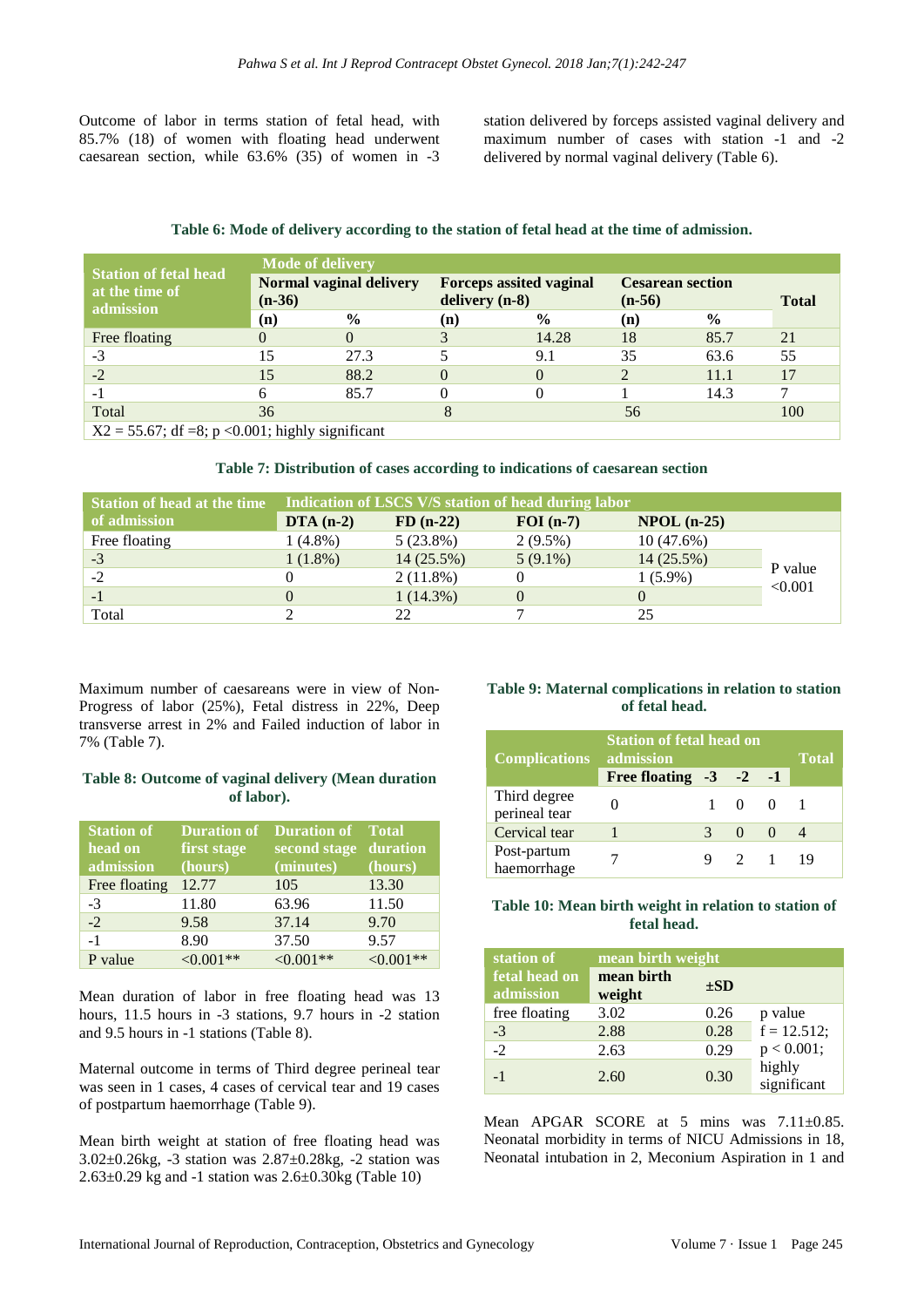no perinatal mortality was seen in first 7 days of life (Table 11,12).

## **Table 11: Mean APGAR score in relation to station of fetal head.**

| <b>Station of</b> | <b>APGAR</b> score |      | <b>P</b> value |              |
|-------------------|--------------------|------|----------------|--------------|
| fetal head        | N                  | Mean | $\pm$ SD       |              |
| Free floating     | 21                 | 6.81 | 0.93           | $F = 1.554;$ |
| $-3$              | 55                 | 7.13 | 0.82           | $P = 0.221$  |
| $-2$              | 17                 | 7.29 | 0.85           | not          |
| $-1$              |                    | 743  | 0.79           | significant  |

#### **Table 12: Neonatal morbidity.**

| Neonatal morbidity                          | <b>Total</b> |
|---------------------------------------------|--------------|
| NICU admissions                             | 18           |
| Neonatal intubation                         |              |
| Meconium aspiration                         |              |
| Perinatal mortality in first 7 days of life |              |

#### **DISCUSSION**

The present study was conducted in Department of Obstetrics and Gynaecology at SGRDIMSR Amritsar on 100 primigravida subjects with floating head at term admitted through OPD admissions for induction of labor or in spontaneous labor or referred from outside directly in early labor.

The mean age in the present study was 24.95±3.01 years. The youngest case was 19 years old and eldest being 32 yrs old. In a study conducted by Assadi et al the mean age was 24.59±1.21 years and Islam JA et al the mean age was  $24 \pm 5.41$  years.<sup>10,11</sup>

The mean height in present study was 151±3.41 this was in an accordance with a study conducted by Chaudhary et al where mean height was  $152\pm3.09$ . There was no statistically significant co-relation of (stature) height of the cases in relation to the station of fetal head.<sup>12</sup>

86% of women presented with spontaneous labor and induction was done with prostaglandins in 14% of cases. Among the induced cases head remained unengaged in 9(64%) cases and only 5(36%) cases head was engaged.

According to a study conducted by Shaikh F et al (2014), the single important predictor of engagement of fetal head was the natural onset of labor. Similarly, in present study significant relationship of engagement was seen in women who presented with spontaneous onset of labor in comparison to the those in which labor was induced artificially.<sup>13</sup>

In present study mean duration of labor in free floating head and -3 station was higher as compared to lower head station and similar results were seen in the studies conducted by Kaur et al and Mahendra G et al and this relationship was found to be statistically significant.<sup>14,15</sup> Nassery et al and Shivamurthy HM et al in their studies also concluded that higher the station of fetal head lesser was the chance of normal delivery (Table  $13$ ).<sup>16,17</sup>

#### **Table 13: Comparison of duration of labor with other studies.**

|                   | <b>Mean duration of labor</b> |                                    |
|-------------------|-------------------------------|------------------------------------|
| <b>Study</b>      |                               | $1st stage (hrs) 2nd stage (mins)$ |
| Debby A et al     | $6.3 + 2.8$                   | $65.3 + 27.1$                      |
| Chaudhary S et al | $11.04 + 2.04$                | $37.8 + 20.3$                      |
| Present study     | $11.25 + 2.35$                | $61.67 \pm 34.6$                   |

In present study caesarean was done in 56% of cases, with maximum number of caesarean sections were performed due to non-progress of labor in 25 cases (44.6%). Compared with the studies conducted by Mahendra G et al, Chaudhary et al, the most common indication was non-progress of labor.<sup>15,12</sup>

In present study Mean birth weight in a subject of free floating head was  $3.023 \pm 0.262$ ,  $-3$  stations were 2.87±0.286, -2 station was 2.635±0.299 and -1 station was 2.6±0.35. These results were in consistent with other studies performed by Dayal S et al and Noura S EL Nassery et al the mean birth weight in engaged group was less in comparison to unengaged group.16,18

In present study there was no significant difference in mean APGAR score of neonates with higher fetal station in comparison to the lower fetal station and same results were seen in studies conducted by Shaikh F et al and Neha Mahajan et al.<sup>13,19</sup>

In present study labor was generally prolonged in those women who entered the labor with higher head station but there was no significant neonatal morbidity in cases who underwent vaginal delivery. Similar results were seen in the studies conducted by Shaikh F et al and Neha Mahajan et al but one perinatal mortality of neonate delivered by forceps who died 5 days after birth due to meconium aspiration was seen in the study of Neha Mahajan et al.<sup>19</sup>

#### **CONCLUSION**

By analysing the results, we can imply that primigravida with unengaged fetal head at onset of labor may deliver vaginally with minimal maternal and fetal morbidity, if they are given trial of labor with watchful expectancy specially in those cases in which no significant etiological factor is found by plotting a progressive labor on a partogram with timely interventions.

*Funding: No funding sources Conflict of interest: None declared Ethical approval: The study was approved by the Institutional Ethics Committee*